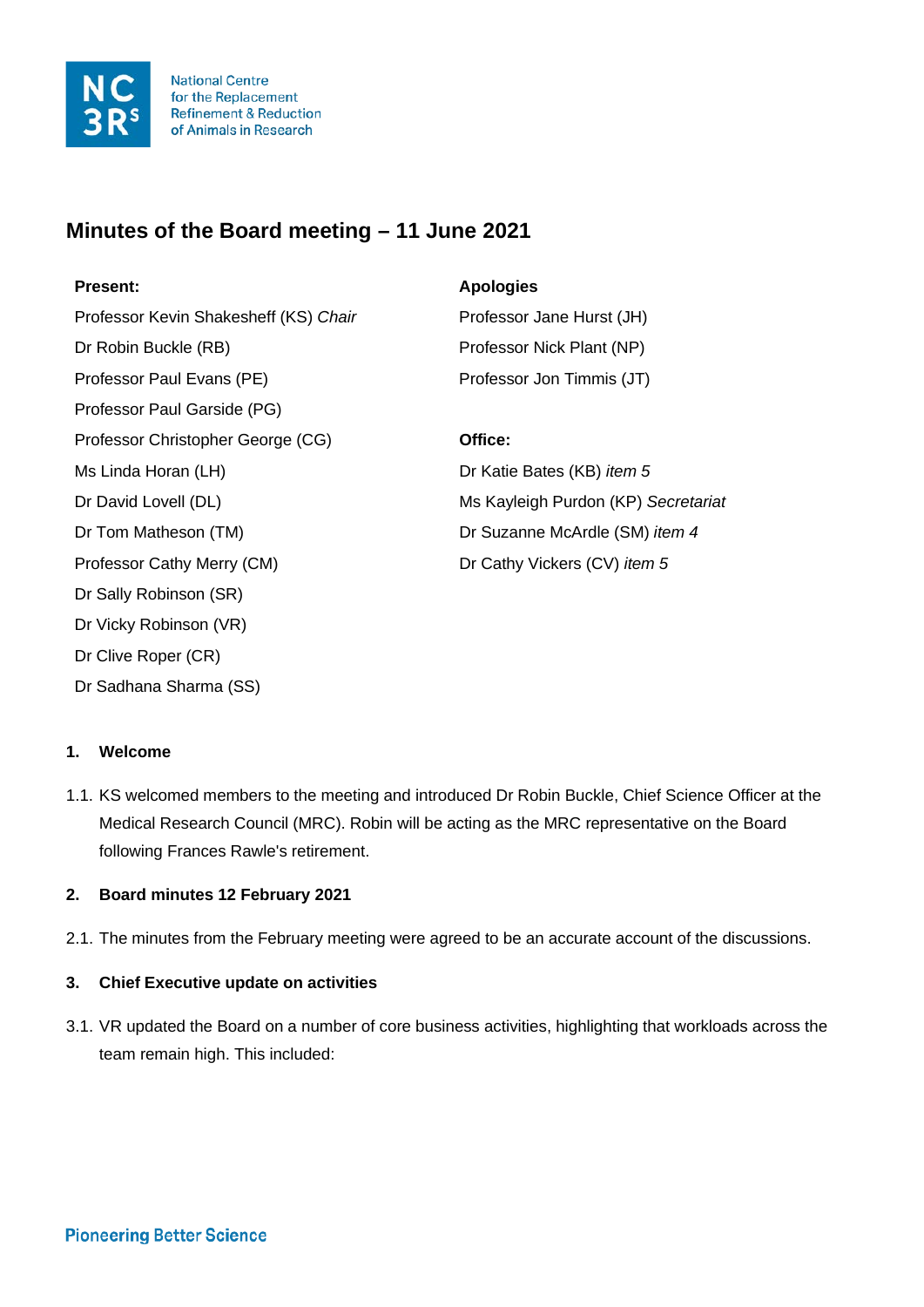# External changes

Changes in the external environment with increased lobbying from animal welfare and campaign groups on the use of non-animal technologies, as well as a new change programme from the Animals in Science Regulatory Unit which could have an impact on the NC3Rs resources and communication strategy. The Board agreed it was important to continue to monitor and respond accordingly but at the present time the NC3Rs strategy remained appropriate.

# Science and Technology

- A total of 104 outlines were received to the 2021 PhD studentship call with funding decisions to be made in October. Up to two joint awards are available with the British Heart Foundation (BHF) this year.
- Nine Skills and Knowledge Transfer awards, including one joint award in collaboration with Cancer Research UK, were made in April 2021.
- 22 applicants have been invited to submit a full application to the 2021 Project Grant call. Applications are currently undergoing external peer review and will be assessed by the Grant Assessment Panel in July 2021.
- Five papers have been published by the Toxicology team in the last four months. This includes articles on cardiovascular telemetry, endocrine disruption and cross-species extrapolation. There are four additional publications in the pipeline.
- A project to review the impact of funding as part of the non-animal technologies programme (specifically, the 2015 commercial feasibility awards and 2016 collaborative R&D awards) has commenced in collaboration with Innovate UK.
- A working group in collaboration with NICEATM has been established to promote the use of microphysiological system models in COVID-19 research.
- Recruitment for a Replacement Technologies Programme Manager to focus on our non-animal technologies activities is ongoing.
- 69 WHO biologicals batch release and quality control guidelines have been reviewed as part of the WHO collaboration. We are now establishing multiple sub-groups to examine the information compiled during the review and will begin developing recommendations for the implementation of 3Rs approaches more widely within these guidelines.

# Policy and Outreach

 The Animal Welfare team are in the process of establishing a working group in partnership with the National Cancer Research Institute to revise the guidelines on the use and welfare of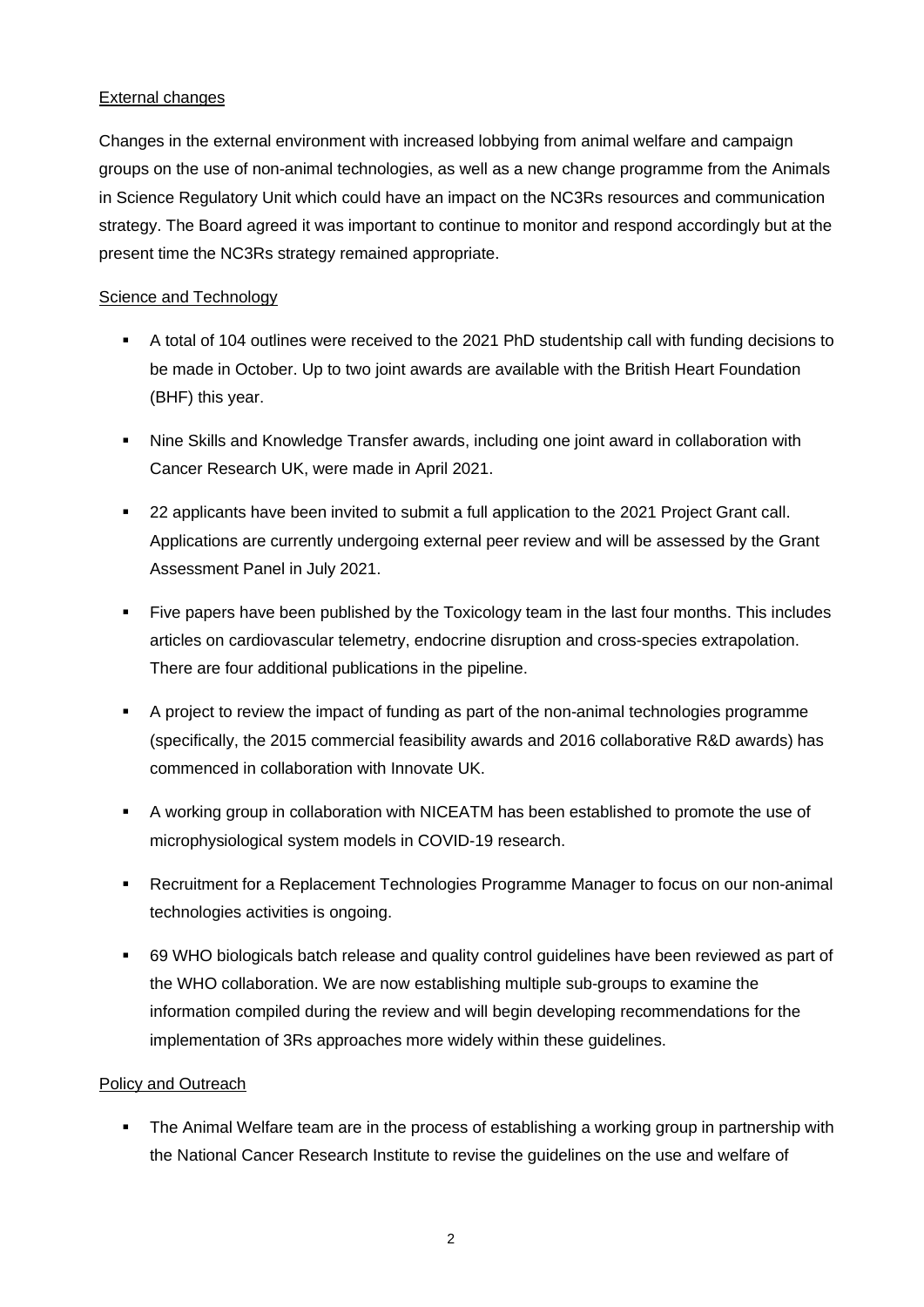animals in cancer research. The team are also working with collaborators in the United States to promote non-invasive mouse handling.

- A total of 33 applications have been reviewed through the Peer review service between February and May. In addition, the Peer review team have produced bespoke guidance for Wellcome for their Snakebite initiative and have also written a publication in collaboration with Coalition for Epidemic Preparedness Innovations (CEPI) on refinements in non-human primate use in vaccine studies.
- The Experimental Design and Reporting team have continued to improve the Experimental Design Assistant (EDA) and develop new features. The EDA now has 11,000 registered users. Work to improve the quality, design and reporting of *in vitro* research has commenced.
- The Regional Programme Managers have trialled a "soft" launch of the NC3Rs selfassessment tool with their respective universities. Feedback from the trial has been positive and a wider launch is planned for July. The Royal Veterinary College and the London School of Hygiene & Tropical Medicines and the North West and Yorkshire consortia have renewed funding for their regional posts for a further two years.

# **4. Final financial accounts for 2020/21 update**

4.1. SM gave an update on the NC3Rs final financial accounts for 2020/21. The position at financial year end was an underspend of £36k. The Board were provided with a summary paper detailing the total income and expenditure.

# **5. NC3Rs workplan 2022/23**

5.1. The programme leads for Research Funding and Innovation provided the Board with a high-level summary of each programmes' planned activities for the financial year 2022/23 which include budget considerations, primary objectives and risk factors.

# Research Funding

- KB presented the planned activities for the Project grant, Skills and Knowledge Transfer grant and Technologies to Tools schemes, as well the proposed budget allocations for each scheme for 2022/23.
- The Board noted the continued uncertainties around securing co-funding from the charitable sector due to the ongoing impact of COVID-19. The Research Funding team are continuing to work with partners to explore future funding options and new funding routes.
- Plans to further evolve the Skills and Knowledge Transfer scheme to support the uptake of new 3Rs approaches through a network of training hubs were discussed with the Board, as well as proposals to expand the Technologies to Tools awards to include new partnerships. The need to secure co-funding to support these ventures was noted.